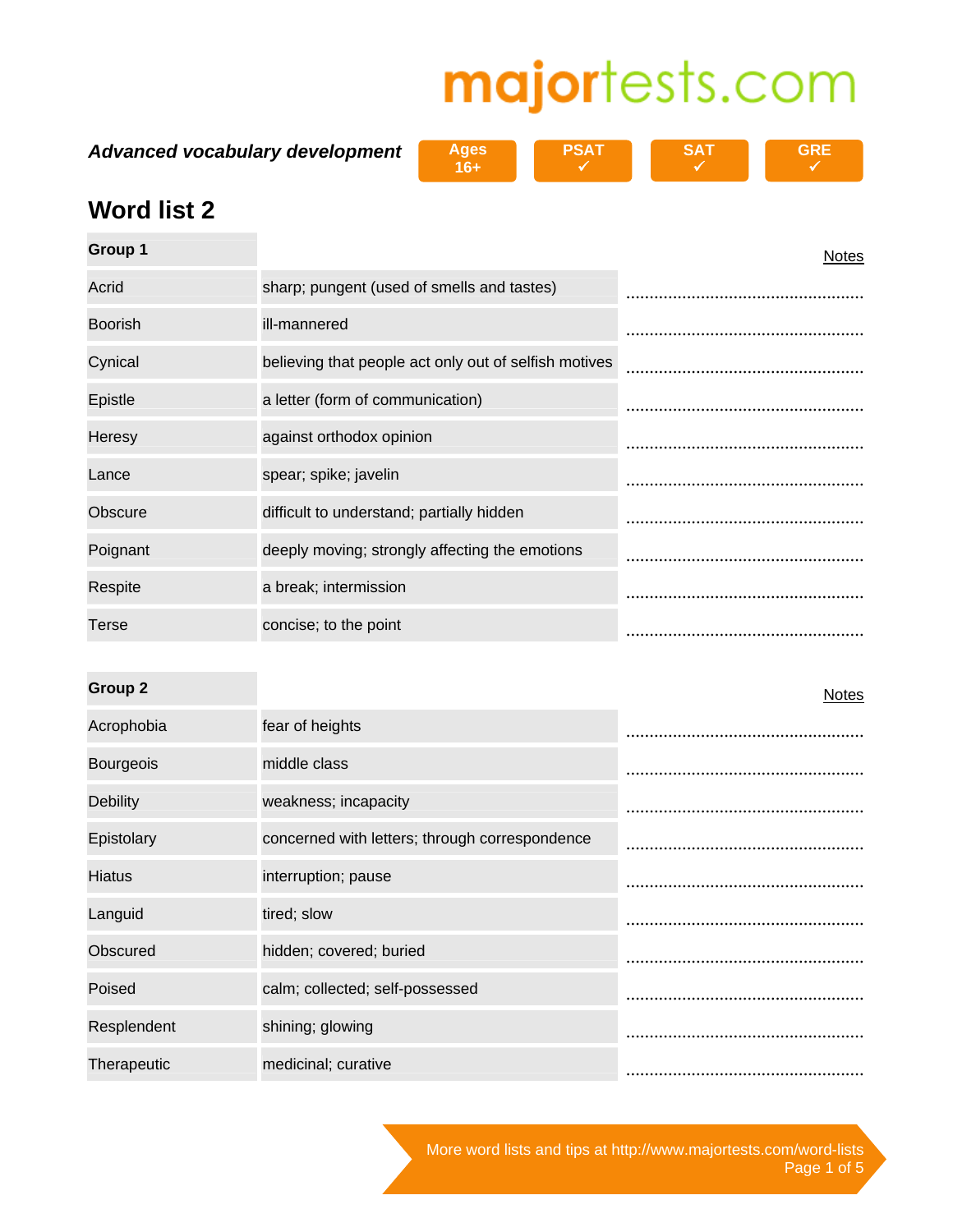| Group 3         |                                      | <b>Notes</b> |
|-----------------|--------------------------------------|--------------|
| Acuity          | sharpness (mental or visual)         |              |
| <b>Braggart</b> | someone who boasts                   |              |
| Debunking       | exposing false claims or myths       |              |
| Epitomized      | typified; characterized; personified |              |
| Hidebound       | rigid in opinions                    |              |
| Languish        | decay; fade away; get weaker         |              |
| Obsequious      | servile; submissive                  |              |
| Polemical       | causing debate or argument           |              |
| Restorative     | a tonic                              |              |
| Thwart          | prevent; frustrate                   |              |

### **Group 4** Notes

| Adamant       | forceful; inflexible                                                      |  |
|---------------|---------------------------------------------------------------------------|--|
| <b>Brawny</b> | muscular                                                                  |  |
| Decathlon     | an athletic competition with ten events                                   |  |
| Equivocate    | speak ambiguously; avoid telling the truth                                |  |
| Hieroglyphics | 1. picture writing; 2. writing which is difficult to read<br>or enigmatic |  |
| Larceny       | theft; robbery; stealing                                                  |  |
| Obsession     | a dominating concern                                                      |  |
| Ponderous     | weighty; slow and heavy                                                   |  |
| Retention     | preservation; withholding                                                 |  |
| Timorous      | cowardly; fearful                                                         |  |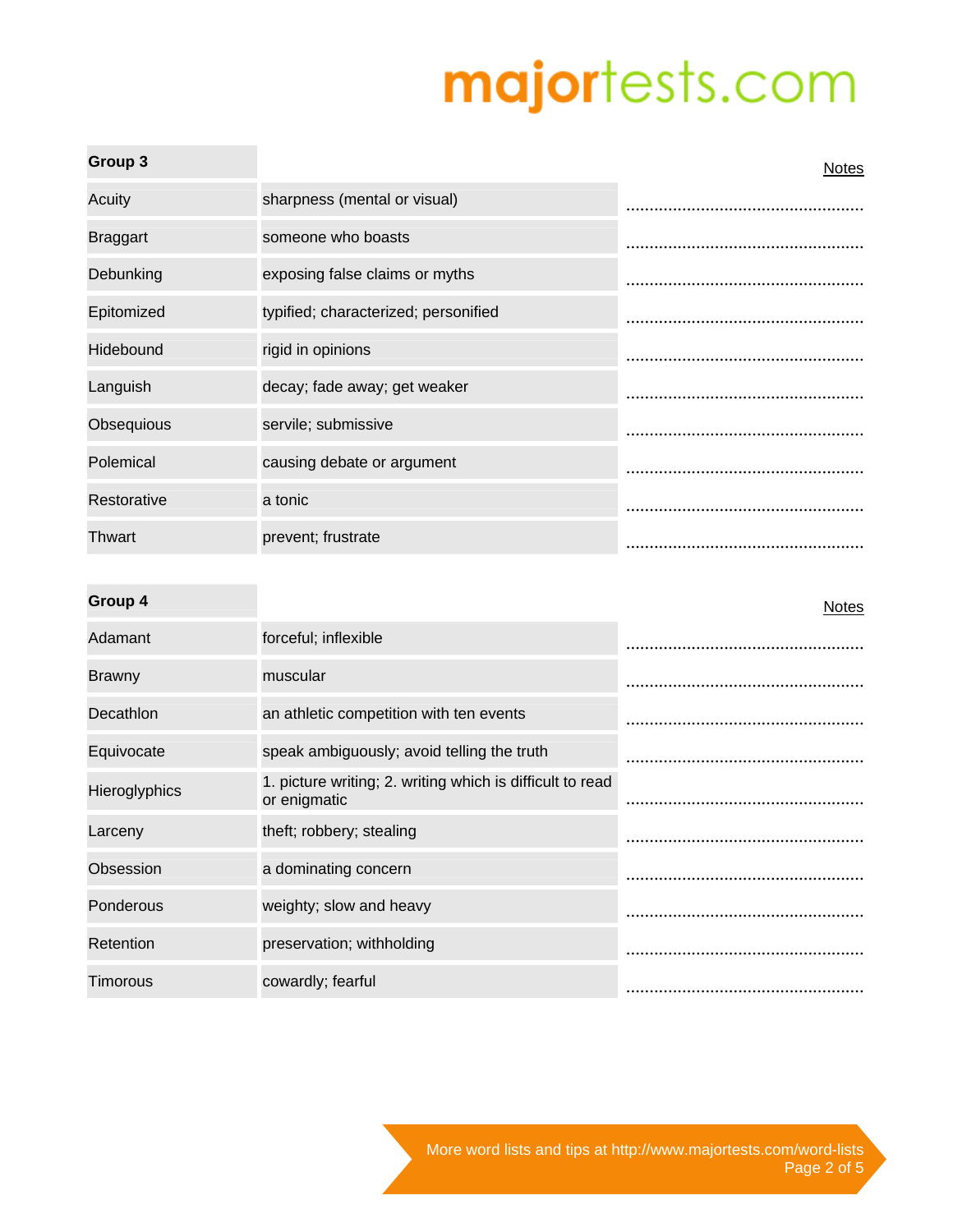| Group 5        |                                                        | <b>Notes</b> |
|----------------|--------------------------------------------------------|--------------|
| Adroit         | skilful                                                |              |
| <b>Brevity</b> | being brief                                            |              |
| Decorum        | dignified, correct behavior [decorous (a)]             |              |
| Err            | make a mistake                                         |              |
| Hinder         | obstruct                                               |              |
| Largess        | generosity                                             |              |
| Obsolete       | no longer valid                                        |              |
| Pontificate    | speak pompously or dogmatically                        |              |
| Reticent       | restrained; holding something back;<br>uncommunicative |              |
| Tirade         | stream of verbal abuse                                 |              |
|                |                                                        |              |

| Group 6           |                                         | <b>Notes</b> |
|-------------------|-----------------------------------------|--------------|
| Adulation         | strong admiration; worship              |              |
| <b>Bristle</b>    | to show irritation                      |              |
| Decoy             | lure; trap; trick                       |              |
| Erratic           | wandering; irregular                    |              |
| <b>Histrionic</b> | theatrical; exaggerated                 |              |
| Laud              | praise                                  |              |
| Obstreperous      | noisy and boisterous                    |              |
| Portend           | foretell                                |              |
| Retraction        | withdrawal; cancellation of a statement |              |
| Titter            | giggle quietly                          |              |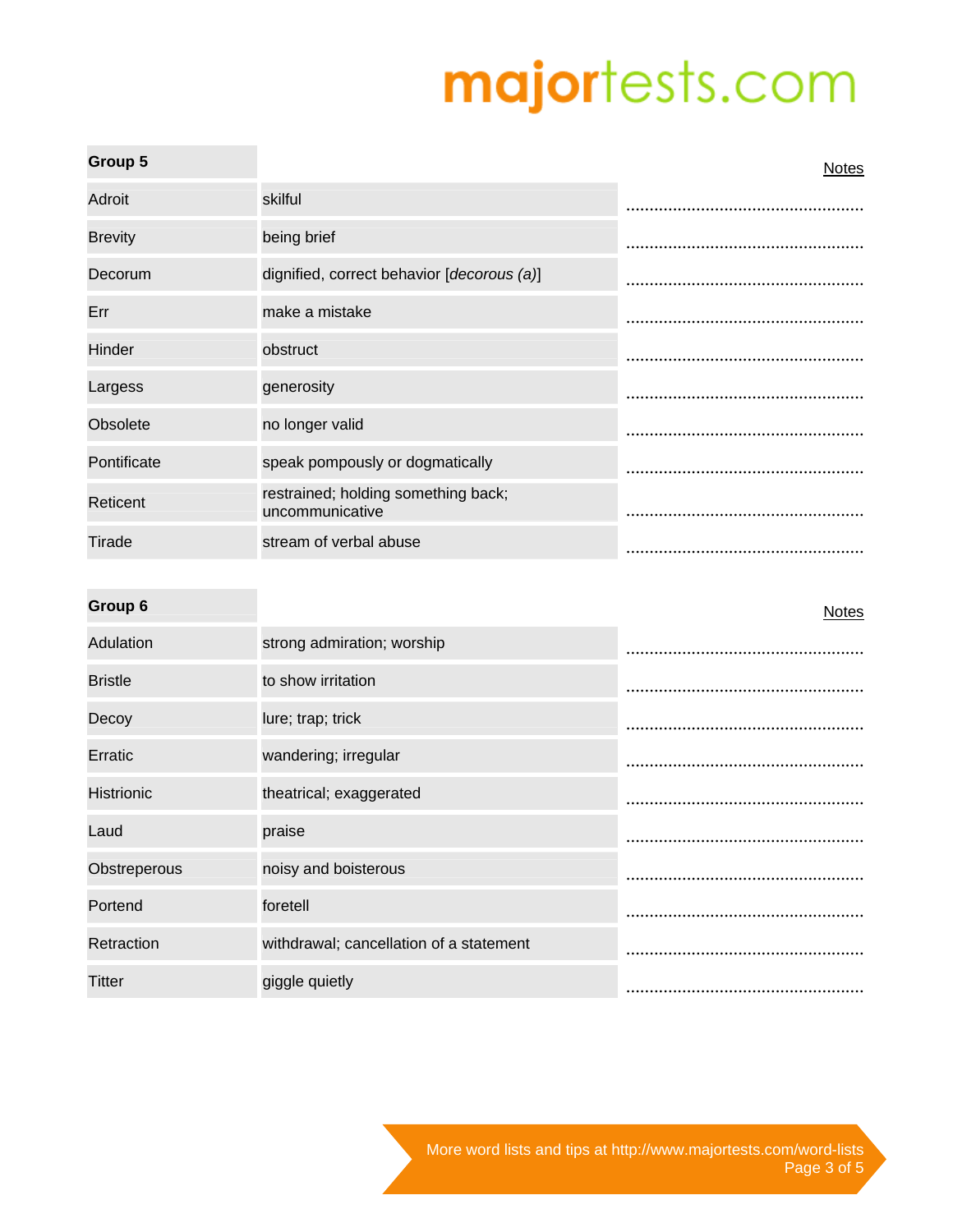| <b>Group 7</b> |                                     | <b>Notes</b> |
|----------------|-------------------------------------|--------------|
| Adversity      | hardship                            |              |
| <b>Broach</b>  | start to discuss; approach          |              |
| Deference      | respect                             |              |
| Esoteric       | obscure and difficult to understand |              |
| Hoary          | old                                 |              |
| Lavish         | on a grand scale; wasteful          |              |
| Obtuse         | mentally dull                       |              |
| Portent        | a warning sign; omen                |              |
| Revere         | worship                             |              |
| Tome           | large book                          |              |

### **Group 8** Notes

| Advocate       | support                         |  |
|----------------|---------------------------------|--|
| <b>Brusque</b> | blunt; abrupt                   |  |
| Defoliate      | cause leaves to fall off        |  |
| Espouse        | promote; take up; support       |  |
| Hone           | sharpen; increase; whet         |  |
| Lax            | careless; not strict            |  |
| Obviate        | avoid; make unnecessary         |  |
| Poseur         | someone who puts on an act      |  |
| <b>Riddled</b> | full of (usually full of holes) |  |
| <b>Torpid</b>  | inactive; lazy; stagnant        |  |